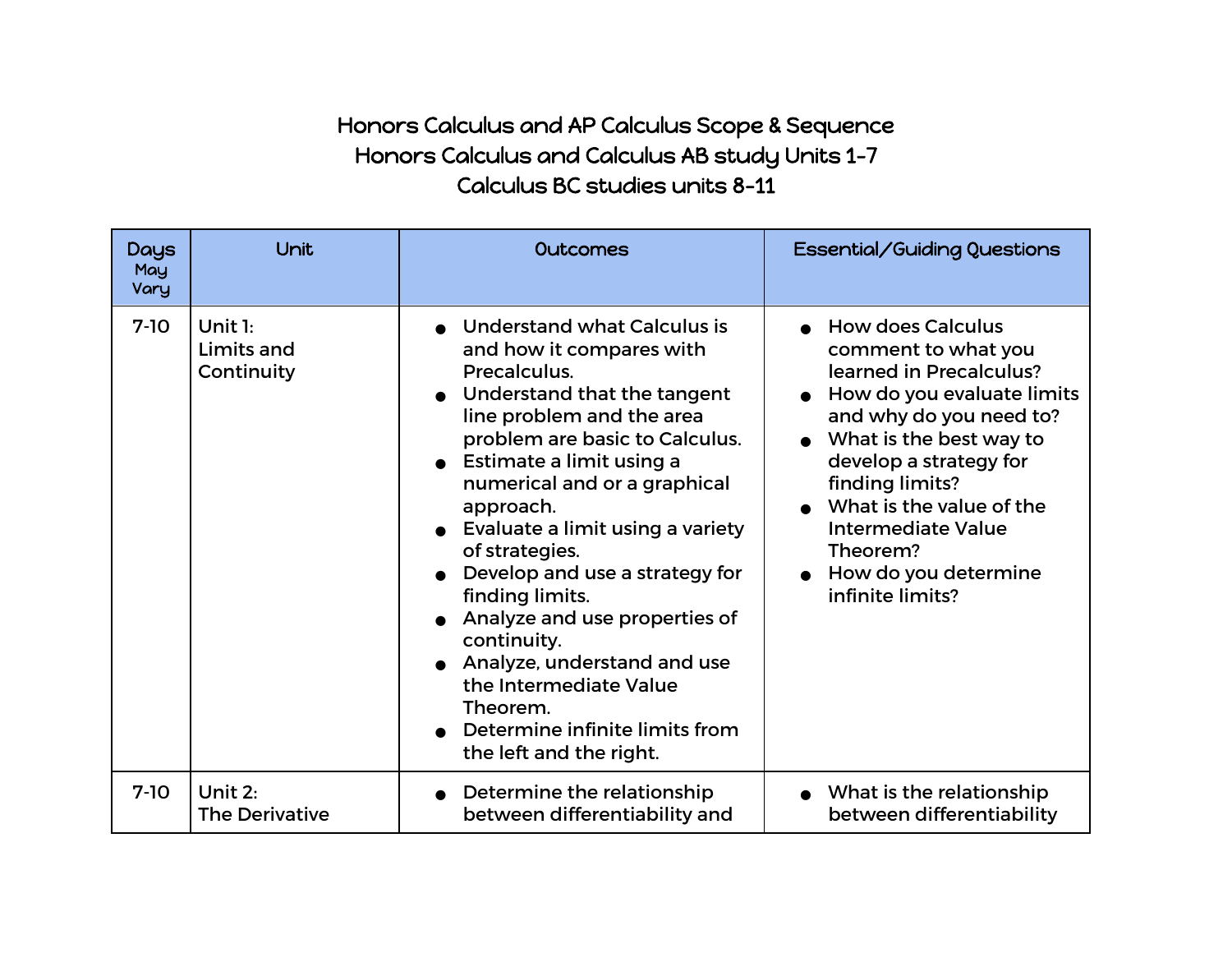|        |                                                            | continuity.<br>Determine the derivative of a<br>function using a variety of rules.<br>Use derivatives to find the rate<br>of change.<br>Analyze the derivative of a<br>trigonometric function and a<br>higher-order derivative of a<br>function.<br>Analyze and use the Chain Rule<br>and the General Power Rules to<br>find the derivatives of various<br>functions.<br>Distinguish between functions<br>written in implicit form and<br>explicit form.<br>Analyze and use implicit<br>differentiation to find the<br>derivative of a function.<br>Analyze and use related rates<br>to solve real-world problems. | and continuity?<br>How do you find the<br>derivative of a function?<br>How do you find the<br>derivative of a<br>trigonometric function and<br>a higher-order derivative of<br>a function?<br>How do the Chain Rule<br>and the General Power<br>Rule differ?<br>How do you distinguish<br>between functions written<br>in implicit form and those<br>written in explicit form?<br>How is implicit<br>differentiation used to find<br>the derivative of a<br>function? |
|--------|------------------------------------------------------------|--------------------------------------------------------------------------------------------------------------------------------------------------------------------------------------------------------------------------------------------------------------------------------------------------------------------------------------------------------------------------------------------------------------------------------------------------------------------------------------------------------------------------------------------------------------------------------------------------------------------|-----------------------------------------------------------------------------------------------------------------------------------------------------------------------------------------------------------------------------------------------------------------------------------------------------------------------------------------------------------------------------------------------------------------------------------------------------------------------|
| $7-10$ | Unit 3:<br><b>Applications of the</b><br><b>Derivative</b> | Determine the extrema of an<br>interval.<br>Differentiate between Rolle's<br>Theorem and the Mean<br><b>Value Theorem.</b><br>Distinguish between the<br>intervals of functions that are<br>increasing and decreasing.<br><b>Apply the Second Derivative</b>                                                                                                                                                                                                                                                                                                                                                       | How do you find the<br>extrema of an interval?<br>How do you determine if<br>the interval of a function is<br>increasing or decreasing?<br>What is the relationship<br>between the Second<br><b>Derivative Test and</b><br>concavity?                                                                                                                                                                                                                                 |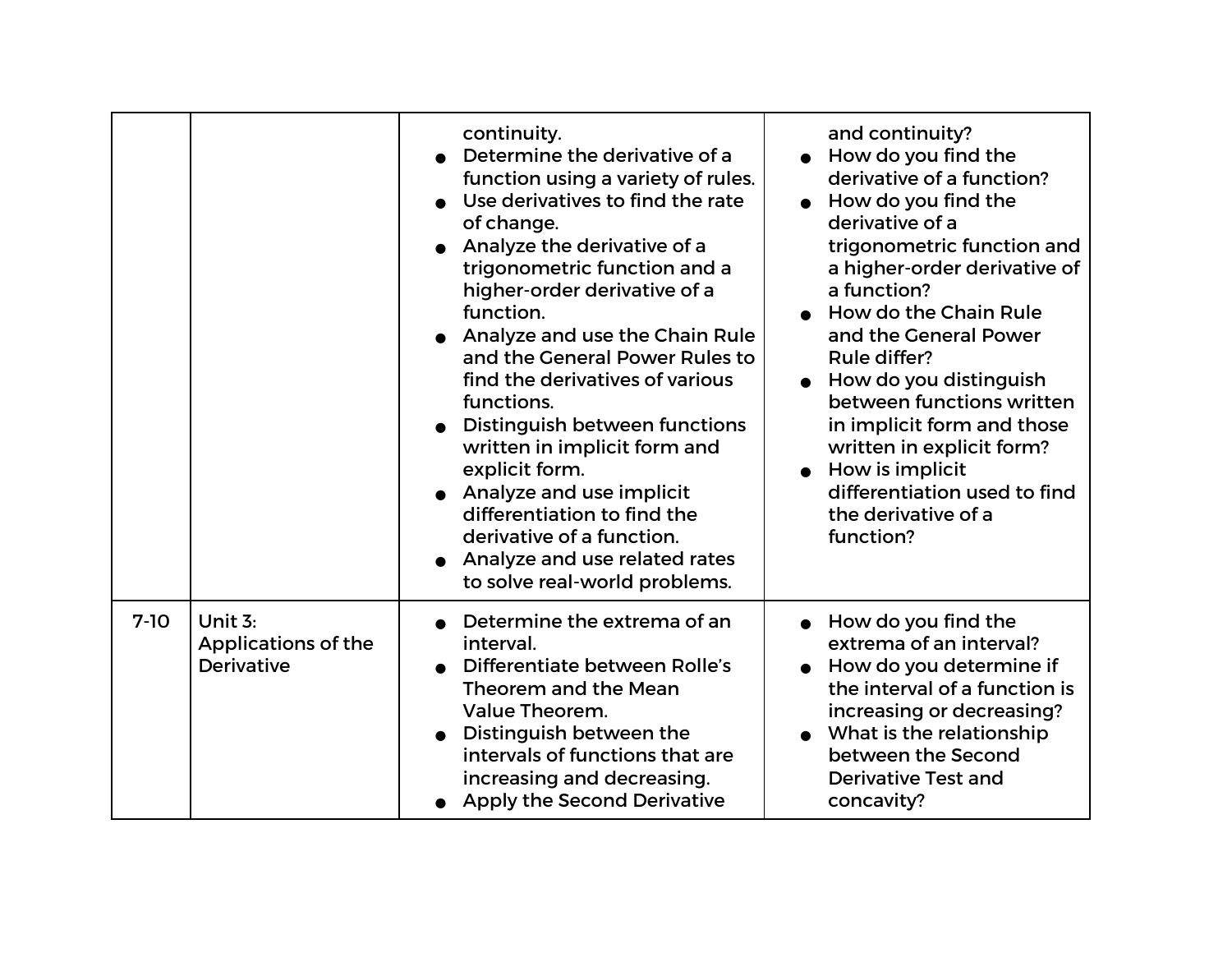|        |                         | Test to find the extrema of a<br>function.<br>Determine finite and infinite<br>limits at infinity.<br>Analyze and sketch the graph<br>of a function.<br>Solve applied minimum and<br>maximum problems.<br>Estimate a propagated error<br>using a differential<br>Find and analyze the<br>differential of a function using<br>differentiation formulas.<br>• Apply L'Hopital's Rule to<br>evaluate a limit.                               | How do you determine the<br>finite and infinite limits at<br>infinity?<br>What are the applications<br>of minimum and<br>maximum problems?<br>How do you estimate a<br>propagated error?<br>How do you evaluate a<br>limit?                                                                 |
|--------|-------------------------|------------------------------------------------------------------------------------------------------------------------------------------------------------------------------------------------------------------------------------------------------------------------------------------------------------------------------------------------------------------------------------------------------------------------------------------|---------------------------------------------------------------------------------------------------------------------------------------------------------------------------------------------------------------------------------------------------------------------------------------------|
| $7-10$ | Unit 4:<br>The Integral | Determine the general<br>solutions for a differential<br>equation and use the indefinite<br>integral notation for<br>antiderivatives.<br>Use sigma notation to write<br>and evaluate a sum.<br>Approximate the area of a<br>plane region and determine<br>the area using limits.<br>Evaluate a definite integral<br>using limits and using<br>properties of definite integrals.<br>Evaluate a definite integral<br>using the Fundamental | • How do you determine<br>solutions for a differential<br>equation?<br>• When is it better to<br>estimate the area of a<br>plane region?<br>How do you evaluate a<br>definite integral?<br>How do you evaluate an<br>indefinite integral?<br>How do you approximate a<br>definite integral? |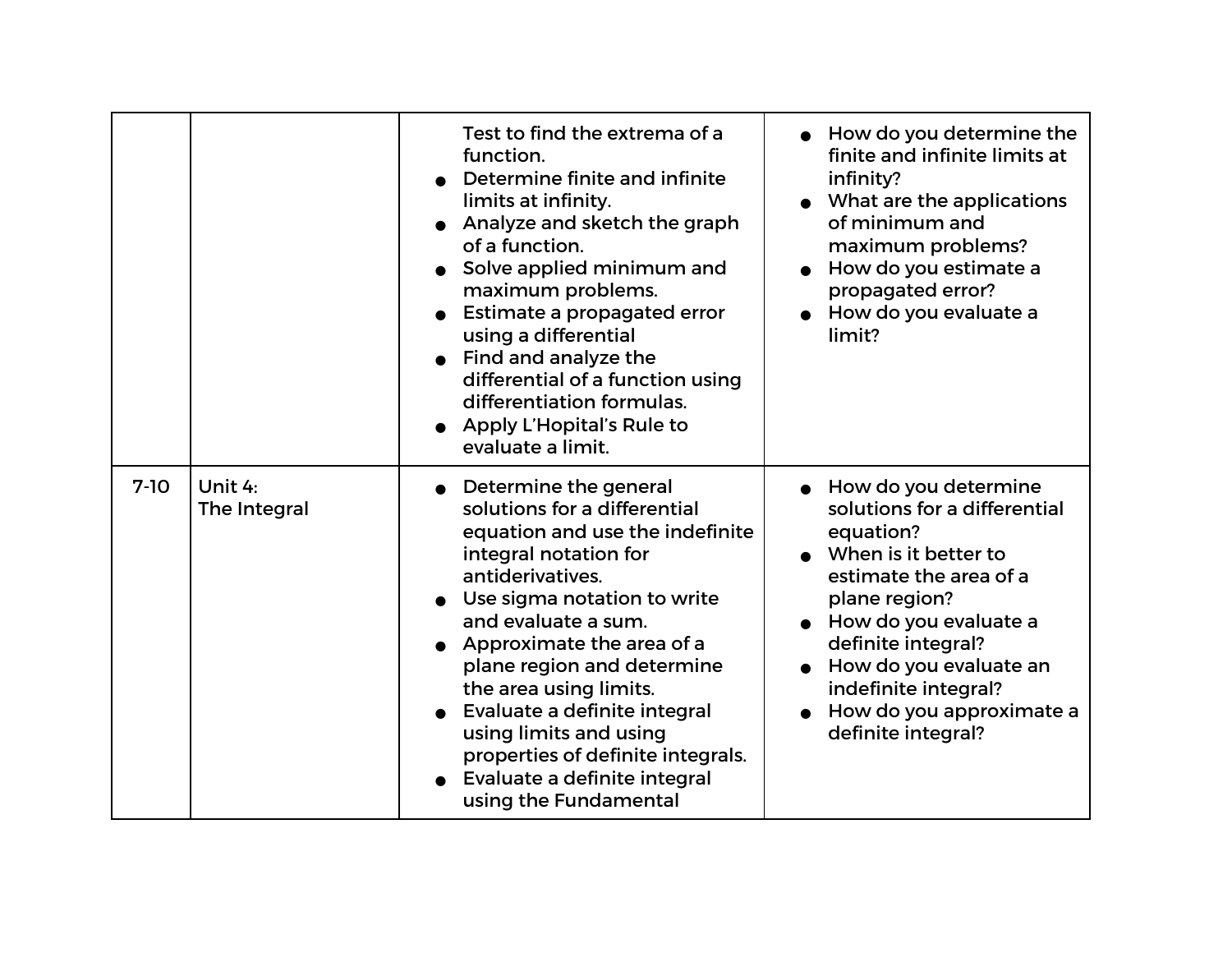|        |                                                                                                 | Theorem of Calculus.<br>Explain the use of each: the<br><b>Mean Value Theorem for</b><br>Integrals, the Second<br><b>Fundamental Theorem of</b><br><b>Calculus and the Net Change</b><br>Theorem.<br>Examine the ways to find an<br>indefinite integral.<br>Analyze the approximate errors<br>in the Trapezoidal Rule and the<br>Simpson's Rule.                                                                                                                                                                                      |                                                                                                                                                                                                                                                                                                                                                                                                                        |
|--------|-------------------------------------------------------------------------------------------------|---------------------------------------------------------------------------------------------------------------------------------------------------------------------------------------------------------------------------------------------------------------------------------------------------------------------------------------------------------------------------------------------------------------------------------------------------------------------------------------------------------------------------------------|------------------------------------------------------------------------------------------------------------------------------------------------------------------------------------------------------------------------------------------------------------------------------------------------------------------------------------------------------------------------------------------------------------------------|
| $7-10$ | Unit 5:<br>Logarithmic,<br><b>Exponential, and</b><br><b>Transcendental</b><br><b>Functions</b> | Develop, use properties and<br>find derivatives of functions of<br>natural logarithmic function.<br>Use and analyze the Log Rule<br>for Integration to integrate a<br>rational function.<br>Verify that one function is the<br>inverse of another.<br>Determine whether a function<br>has an inverse.<br>Differentiate and integrate<br>natural exponential functions.<br>Define, differentiate and<br>integrate exponential functions<br>that have bases other than e.<br>Develop properties of and<br>differentiate the six inverse | How are the properties of<br>the natural logarithmic<br>function used?<br>How do you integrate a<br>rational function?<br>How do you verify the<br>inverse of a function?<br>How do you differentiate<br>and integrate natural<br>exponential functions?<br>How are exponential<br>functions used in the real<br>world?<br>• How do you differentiate<br>an inverse trigonometric<br>function?<br>How do you integrate |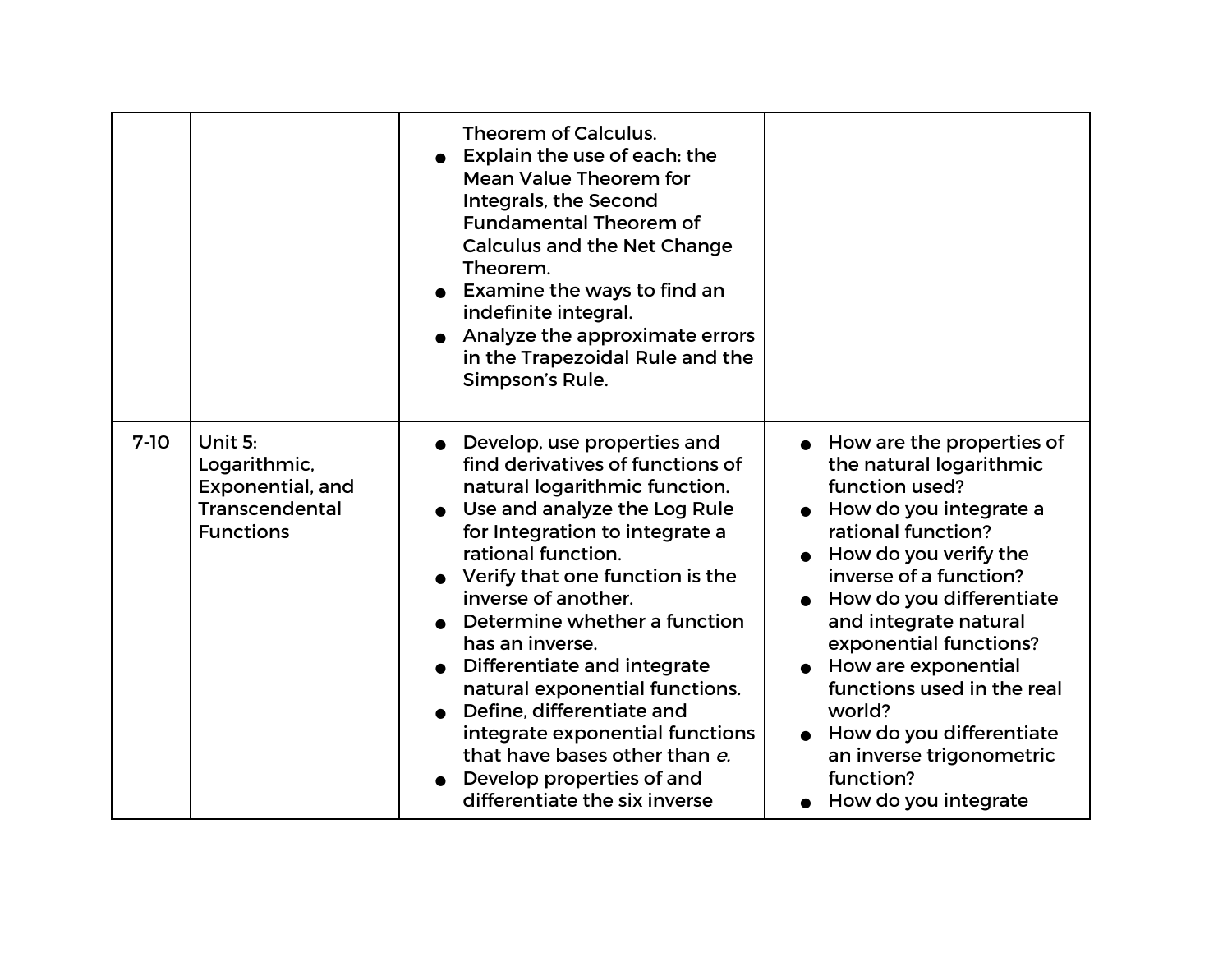|           |                                                     | trigonometric functions<br>Integrate functions whose<br>antiderivatives involve inverse<br>trigonometric functions.                                                                                                                                                                                                                                               | functions whose<br>antiderivatives involve<br>inverse trigonometric<br>functions?                                                                                                                                                                                                              |
|-----------|-----------------------------------------------------|-------------------------------------------------------------------------------------------------------------------------------------------------------------------------------------------------------------------------------------------------------------------------------------------------------------------------------------------------------------------|------------------------------------------------------------------------------------------------------------------------------------------------------------------------------------------------------------------------------------------------------------------------------------------------|
| $7-10$    | Unit 6:<br><b>Differentiate</b><br><b>Equations</b> | Analyze and use initial<br>conditions. Euler's Method and<br>slope fields to find particular<br>and approximate solutions of<br>differential equations.<br>Solve exponential equations to<br>model real-world situations.<br>Analyze and use differential<br>equations to model and solve<br>real-world problems.<br>Solve and analyze differential<br>equations. | How do you find solutions<br>to differential equations?<br>What are ways to model<br>exponential equations?<br>• What are ways to model<br>differential equations?                                                                                                                             |
| $7-10$    | Unit $7:$<br><b>Application of</b><br>Integration   | Determine the area of two<br>curves using integration.<br>Determine the volume of a<br>solid revolution using a variety<br>of methods.<br>Compare the methods for<br>finding the volume of a solid<br>revolution.<br>Find the area of a surface of a<br>revolution.                                                                                               | How can you find the area<br>of two curves?<br>What is the difference<br>between finding the<br>volume of a solid<br>revolution and a solid with<br>known cross sections?<br>How are the shell method<br>and the disc method<br>different when finding the<br>volume of a solid<br>revolution? |
| $15 - 20$ | Unit 8:                                             | Analyze and find an                                                                                                                                                                                                                                                                                                                                               | How do you find an                                                                                                                                                                                                                                                                             |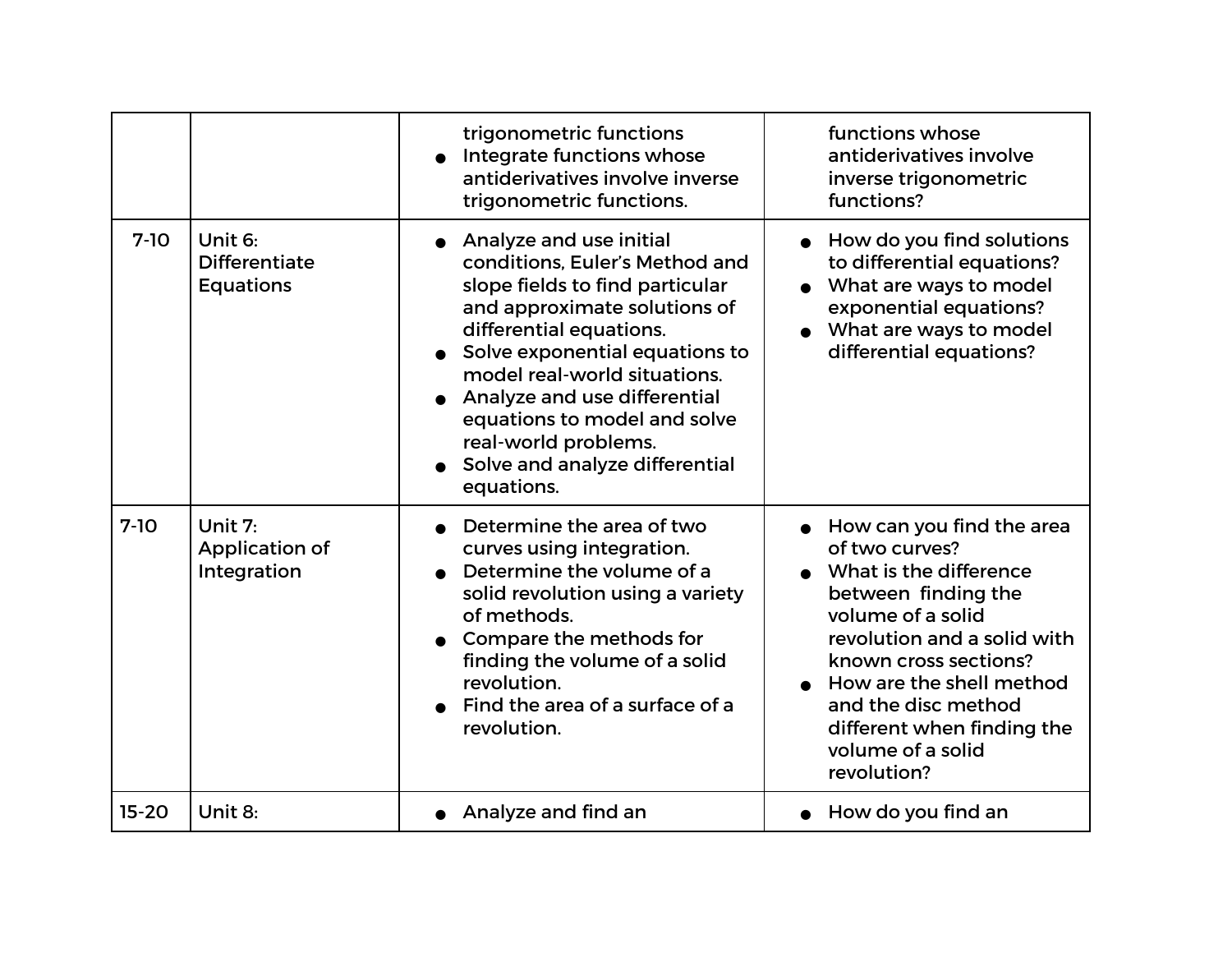|           | <b>Techniques of</b><br>Integration | antiderivative using<br>integrations by parts.<br>Solve trigonometric integrals<br>involving powers of sine,<br>cosine, secant, tangent, and<br>sine-cosine products with<br>different angles.<br>Explain the use of integrals in<br>the real world.<br>Analyze and use partial fraction<br>decomposition with linear<br>factors or quadratic factors to<br>integrate rational functions.<br>Evaluate an improper integral<br>that has an infinite limit of<br>integration and evaluate one<br>that has an infinite<br>discontinuity. | antiderivative?<br>How do you solve<br>trigonometric integrals?<br>How are integrals used in<br>the real world?<br>How is partial fraction<br>decomposition used to<br>integrate rational function?<br>How do you evaluate an<br>improper integral?            |
|-----------|-------------------------------------|---------------------------------------------------------------------------------------------------------------------------------------------------------------------------------------------------------------------------------------------------------------------------------------------------------------------------------------------------------------------------------------------------------------------------------------------------------------------------------------------------------------------------------------|----------------------------------------------------------------------------------------------------------------------------------------------------------------------------------------------------------------------------------------------------------------|
| $20 - 25$ | Unit 9:<br><b>Infinite Series</b>   | Determine whether a sequence<br>converges or diverges.<br>Write a formula for the nth<br>term of a sequence.<br>Analyze and use the properties<br>of infinite geometric series.<br>Analyze and use the Integral<br>Test to determine whether an<br>infinite series converges or<br>diverges.<br>Analyze and use the Direct<br><b>Comparison Test and the Limit</b>                                                                                                                                                                    | How do you know if a<br>sequence converges or<br>diverges?<br>How do you know if a<br>series converges or<br>diverges?<br>How do you classify a<br>convergent series?<br>After determining the<br>polynomial<br>approximations of<br>elementary functions, how |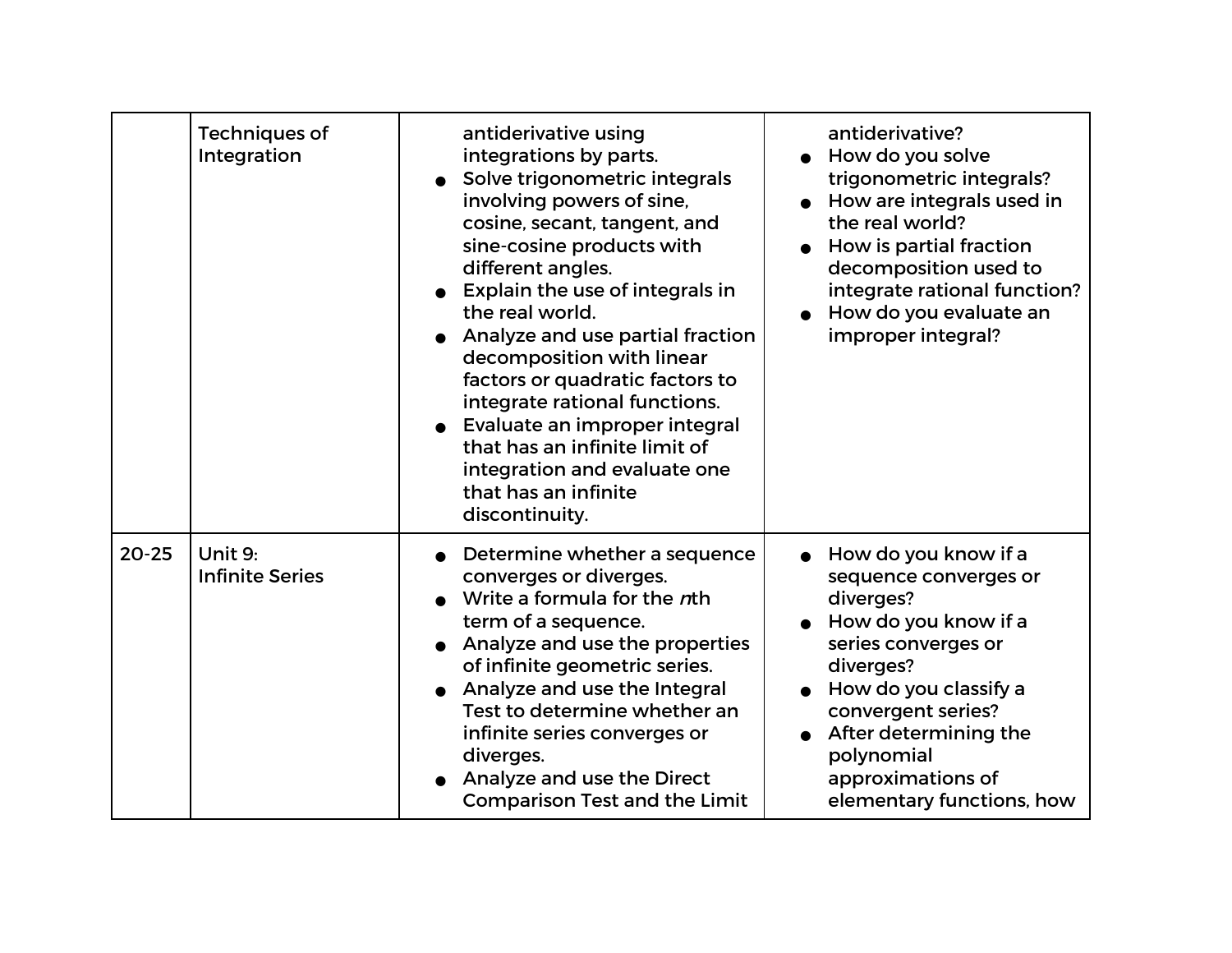|         |                                                              | <b>Comparison Test to determine</b><br>whether a series converges or<br>diverges.<br><b>Classify convergent series.</b><br>Analyze and use the Ratio Test<br>and the Root Test to determine<br>whether a series converges or<br>diverges.<br>Determine the polynomial<br>approximations of elementary<br>functions and compare them<br>with the elementary functions.<br>Determine the radius and<br>interval of convergence of a<br>power series.<br>Differentiate and integrate a<br>power series.<br>Construct a powers series using<br>series operations.<br>Determine how to find a<br>binomial series. | do you compare them with<br>the elementary functions?<br>How do you integrate and<br>differentiate a power<br>series?                                                                                                                    |
|---------|--------------------------------------------------------------|--------------------------------------------------------------------------------------------------------------------------------------------------------------------------------------------------------------------------------------------------------------------------------------------------------------------------------------------------------------------------------------------------------------------------------------------------------------------------------------------------------------------------------------------------------------------------------------------------------------|------------------------------------------------------------------------------------------------------------------------------------------------------------------------------------------------------------------------------------------|
| $15-20$ | <b>Unit 10:</b><br>Parametric, Vector,<br>and Polar Calculus | Sketch the graph of a curve<br>given by a set of parametric<br>equations.<br>Describe two calculus<br>problems, the tautochrone and<br>the brachistochrone.<br>Find the area of a surface<br>revolution and explain the<br>process.                                                                                                                                                                                                                                                                                                                                                                          | How do you differentiate<br>between the two calculus<br>problems, the tautochrone<br>and the brachistochrone?<br>How do you find velocity<br>and acceleration vectors<br>and the displacement and<br>distance traveled using<br>vectors? |